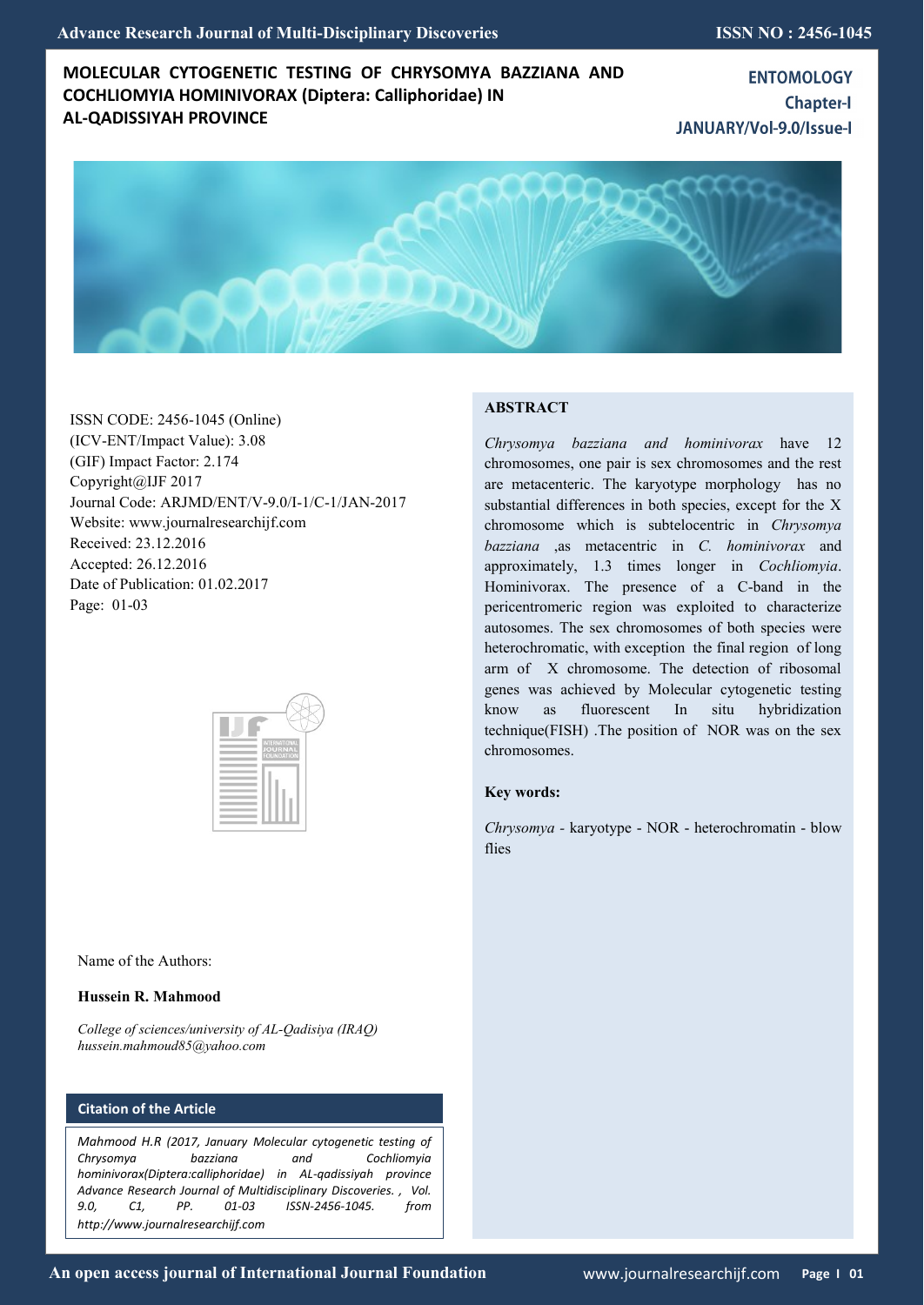## **INTRODUCTION**

*Chrysomya bazziana and Cochliomyia hominivorax* have hygienically and veterinary importance seeing that they constitute a risk on public health and economy..They in charge of myiasis,where they lay eggs in moist skin, orifices and existing wounds **(1,2)** .The worldwide spread and their obligation parasitism are the major reason that increases their risk. **(3)**

The cytogenetic variations of the natural populations of medical and economic insects play an important and decisive role the dexpansion of insecticide durability ,the implementation of genetic control as well as the former cytolgenetic studies pointed out that chromosome morphology is helpful in taxonomy **(4)** . The heterochromatins allotment ,the NORs position and the obscurity or entity of sex chromosomes of various species of Muscoidea was examined, where the karyotype number 2n=12 of this group, even though the description of species that they have 2n=was demostrated, the sex pair in the latter cases was abscent **(5,6,7)** There was somatic pairing intimation through prophase to metaphase in most diptera and cell types studied **(8).** The present investigation involves the examination of the karyotype of *Chrysomya bazziana and Cochliomyia hominivorax* as well as the molecular cytogenetic testing (*in situ* hybridization) was exploited to identify the location of the nucleolar organizer regions.

### **MATERIALS AND METHODS**

#### **Fly rearing**

Chrysomya bazziana and Cochliomyia hominivorax were collected from locations of cattle and sheep in the south of Iraq( AL-Qadissiya province). A tenuous external morphological characteristic was used to identify species. The adults were kept in nylon cages  $(25x25x43)$ cm at  $25\pm2$ °C and 45-55% RH. The adults had access to sugar cane 24 h/ day and to ground beef a few hours/day. Water was always available.

### **Chromosome preparations**

The neural ganglia of L3 larvae were exploited to get mitotic chromosomes, where 0.01 ml of colchicine was used to inject larva followed by vivisection after 45 min treatment. The dissection of brains was accomplished by fine forceps, Then, dispersal in KCl( 3 ml) at 25 °C for quarter of an hour, centrifugation at 600 rpm for 10 min, and fixation in methanol. Air-drying technique was followed to prepare slides **(8).**The brain of larva that do not treat by colchicine was used for cytogenetic studies .

### **Chromosome morphology**

10% Giemsa was used to stain slides for shape studies. The method remembered by **(9)** was followed for the description of the chromosomes morphology.

#### **Fluorescent** *In situ* **hybridization**

The baking of slides took 2 h at 80°C and 80% and 100%ethanol was used to dehydrate the baked slides. 25 mM of NaOH was used to denature chromosome for 60 sec, then washed for 10 sec. in 0.4 x SSC, 0.1% Tween, followed by dehydration by a series of 70% (precooled at -20°C), 80% and 100%ethanol for 2 min each. The composition of hybridization solution is 20 ng DIGlabelled DNA probe, 50%formamide (deionized) and 35% master mix (1 ml 20 x SSC, 1 ml dextran sulfate, 1 ml aqua

aqua bidest. and0.5 ml salmon sperm DNA (10 mg/ml, sheared to 200 - 500 bp). 10 uJ hybridization mixture was denatured at 80°C for 8 min, cooled on ice and then applied to the slide, covered with a cover-slip and sealed with rubber cement. Hybridization came by at 37°C in a humid chamber for 12 - 18 h. After two washes in 0,4 x SSC, 0.1% Tween at room temperature, anti-DIG-antibodies (fluorescein-conjugated)were applied based on the instructions of the supplier (Boehringer). Antifade (0.233 g DABCO in 0.9 ml glycerol, 0,1 ml 0.2 M Tris pH 8) containing 0.2 ug/ $\dot{\sim}$ il propidiumiodide was put on the slide. Photos from fluorescence microscopy were taken with Kodak Ecta Goldll (400 ASA) films.

### **RESULTS AND DISCUSSION**

The chromosomes were metacentricm in both species as illustrated in Table1,with exception for X chromosome of *Chrysomya bazziana* ,where was subtelocentric. karyotype length showed no major difference *(*37.8) μm.The X chromosome of *Cochliomyia hominivorax* was the longest ,while Y chromosome was too short incomparison with X chromosome for the both species. In *Chrysomya bazziana,* the long arm of the X chromosome has a constriction as show in figure1(A,B).In most *Chrysomya* species that studied, the length of sex chromosome is medium, heterochromatic, and Male factor of Y chromosome is propably in charge of sex control **(10, 11,12)**.The net morphology noticed in this research was as like as that found by **(13),** where all the autosomes had been metacentric.Secondary constriction was reported by **(14)** in pairs I, III and IV *L. cluvia* and *L. sericata*  autosomes are well close pairing of somatic, an identified characteristic in Diptera, where the homologous chromosomes are line in neighborhood of one and the diploid complements show as haploid set (Agrawal et al. 2010). Nonetheless, XX of females and XY of males did not give like this s somatic pairing and line separately **(15,16,17).**



Fig(1) A-C-banded Mitotic chromosomes of Cochliomyia hominivorax



Fig(1) B- Mitotic chromosomes of Chrysomya bazziana